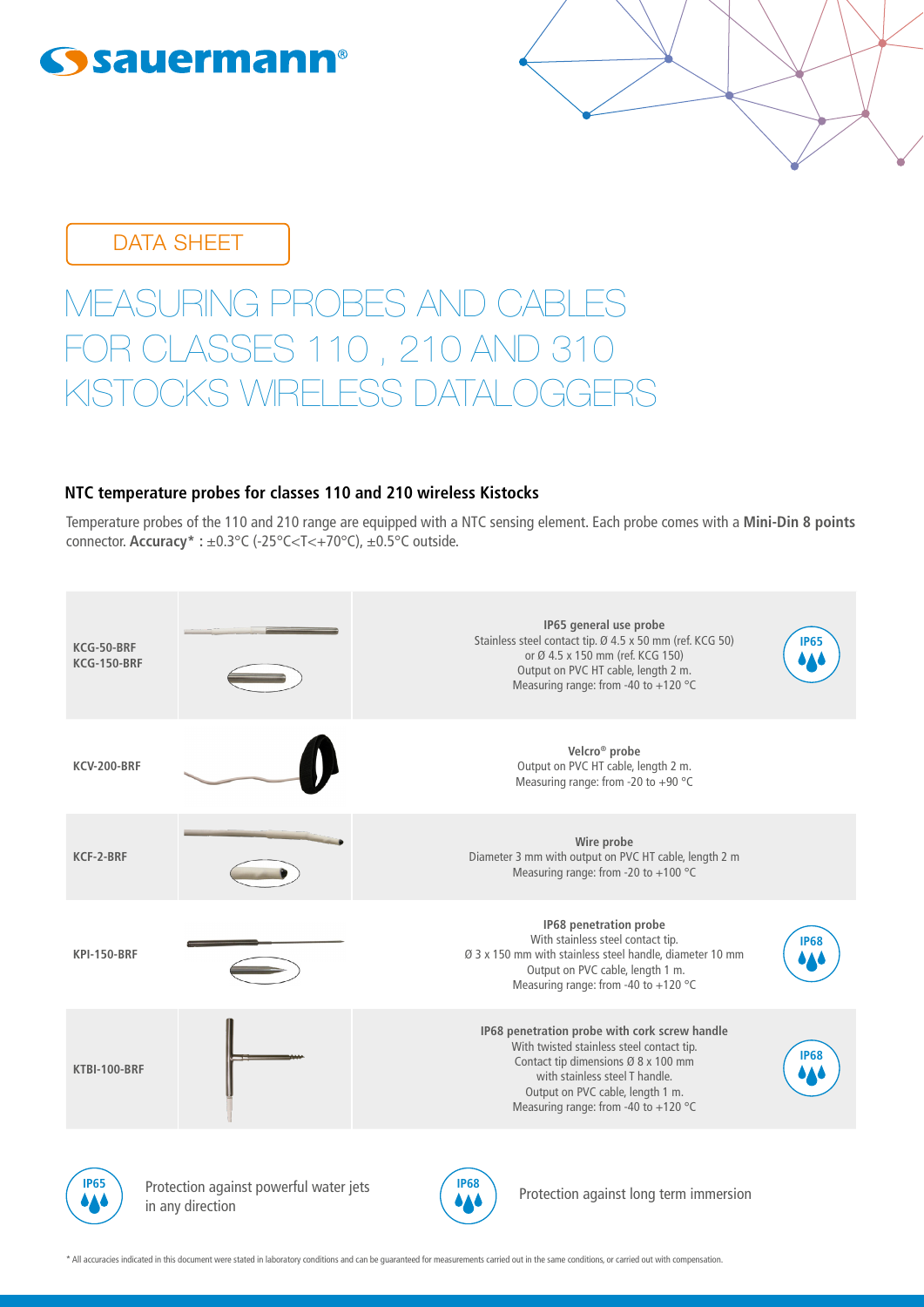#### **Pt100 temperature probes for Kistocks class 310**

Temperature probes of the class 310 are equipped with a Pt100 Class A sensitive element (as per IEC 751 standard). Each probe comes with a **8 points Mini-Din** connector. **Response time :**  $t_{0.63} = 32$  s (V<sub>air</sub> = 2 m/s). **Accuracy**\* : ±0.4% of reading ±0.3 °C



**Current and voltage input cables and pulse input cable for Kistocks classes 110-210-310 (with mini-Din connector)**

| KCTD-10B       | Measuring range: from 0 to 10 V - Accuracy*: $\pm$ 0.2% of measuring $\pm$ 1 mV       |
|----------------|---------------------------------------------------------------------------------------|
| KCCD-02B       | Measuring range: from 0 to 4/20 mA - Accuracy*: $\pm 0.2$ % of measuring $\pm 1\mu$ A |
| <b>KCTD-IB</b> | Maximum voltage: $5V -$ Output type: TTL frequency counting                           |

#### **Ammeter clamps for classes 110-210-310 (with mini-Din connector)**

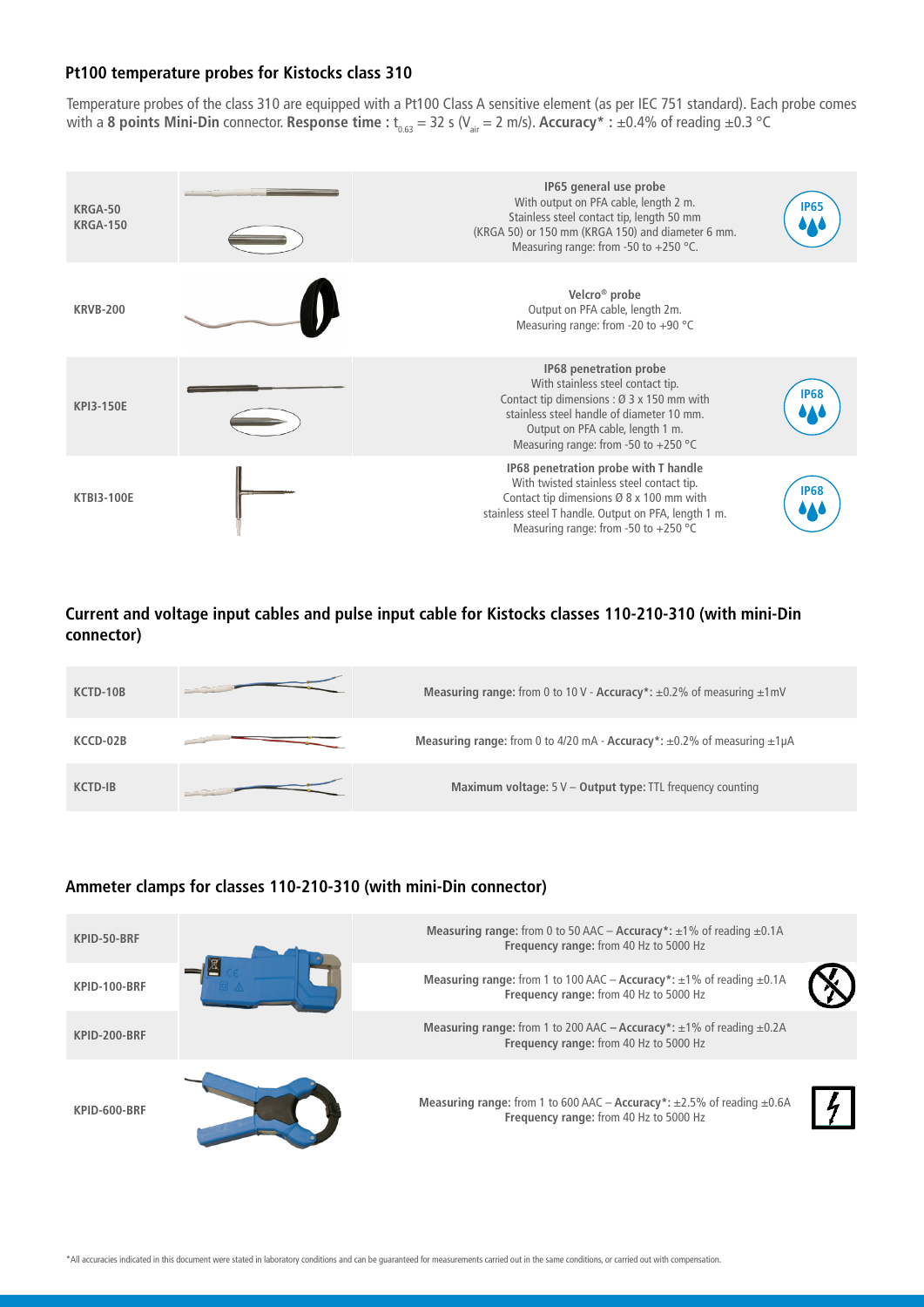# **Light probe for Kistock KTU210-RF**

**KSL-RF**



**Measuring range:** from 0 to 9999 lux **Accuracy\*:** from 0 to 200 lux : ±10 lux **From 201 to 9999 lux:** ±3 % of reading ±4 lux **Directionnal sensitivity (f2)\*\*:** <6 % **Linearity (f3)\*\*:** ≤3 % **Linearity:** < 3% **Cable:** length 2 m with mini-DIN connector.

## **Order of magnitude of Lux according to applications**

| Environment                  | Lux             | Environment                     | Lux          |
|------------------------------|-----------------|---------------------------------|--------------|
| Outside with open air        | 500 to 25000    | Factory : electronic assembling | 1500 to 3000 |
| Outside with direct sunlight | 50000 to 100000 | Hotel reception hall            | 200 to 500   |
| Full moon night              |                 | Shop                            | 750 to 1500  |
| Overnight lit street         | 20 to 70        | Hospital operating room         | 750 to 1500  |
| Apartment well lit           | 200 to 400      | Classroom                       | 200 to 750   |

\* All the accuracies indicated in this technical datasheet were stated in laboratory conditions, and can be guaranteed for measurements carried out in the same conditions, or carried out with calibration compensation<br>\*\* Th